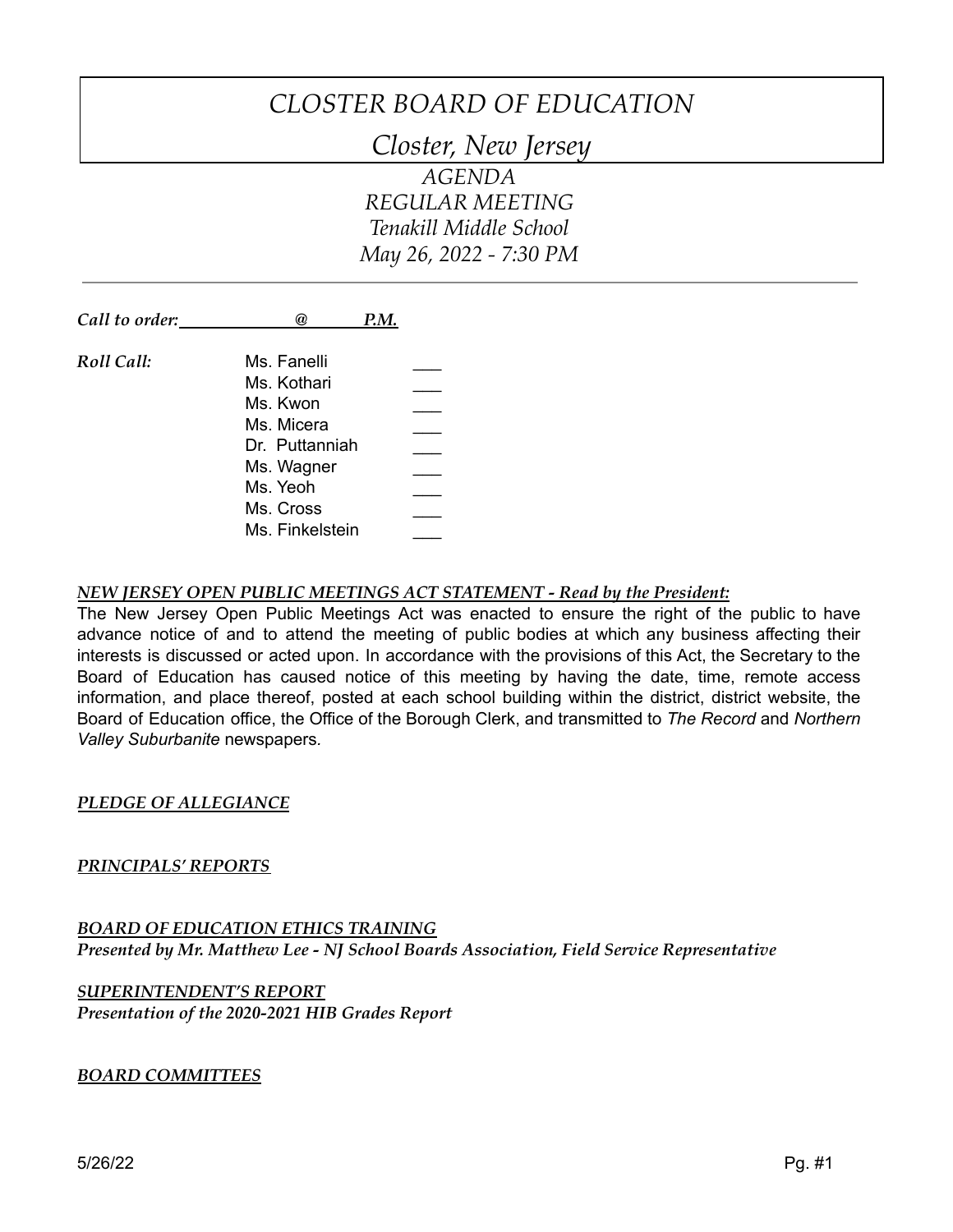#### **PUBLIC DISCUSSION ON AGENDA ITEMS**

Moved by example by to open the meeting to the public.

*Statements made by individual participants are limited to a duration of three (3) minutes unless otherwise announced at the beginning of the discussion. A maximum of 15 minutes for public input is scheduled as per bylaw 0167. The Board urges large groups to select one person to represent them. The Board reminds those individuals who take the opportunity to speak to please step up, identify themselves by name and address, and to limit their comments to items listed on the agenda.*

Moved by , seconded by to resume the regular order of business.

#### **BOARD OPERATIONS**

Moved by \_\_\_\_\_\_\_\_\_\_\_, seconded by \_\_\_\_\_\_\_\_\_\_\_\_\_\_\_to approve Motions A - C. Motion was by a roll call vote of the Board as follows: YEAS: NAYS:

#### A. **APPROVAL - Minutes**

Motion to approve the May 12, 2022, meeting minutes.

#### B. **APPROVAL – District School Physician**

Motion to approve, upon the recommendation of the Superintendent, the appointment of Dr. Nancy Rothenberg as the District's School Physician for SY 2022-2023, at an annual rate of \$4,000.

#### C. **APPROVAL - Use of Facilities**

Motion to approve Closter Recreation to use Tenakill Middle School for the Summer Recreation Program, June 27, 2022 through August 5, 2022, from 8:30 a.m. to 3:30 p.m.

#### **CURRICULUM AND INSTRUCTION COMMITTEE**

*Chairperson: Dr. Puttanniah; Members: Ms. Finkelstein, Ms. Wagner, Ms. Yeoh*

Moved by \_\_\_\_\_\_\_\_\_\_\_, seconded by \_\_\_\_\_\_\_\_\_\_\_\_\_\_\_to approve Motions A & B. Motions were \_\_\_\_\_\_\_\_\_\_\_\_\_\_\_\_\_\_\_ by a roll call vote of the Board as follows: YEAS: NAYS:

#### A. **APPROVAL - Staff Coursework**

Motion to approve the following courses for 2021-2022 as recommended to the Superintendent by the Principals: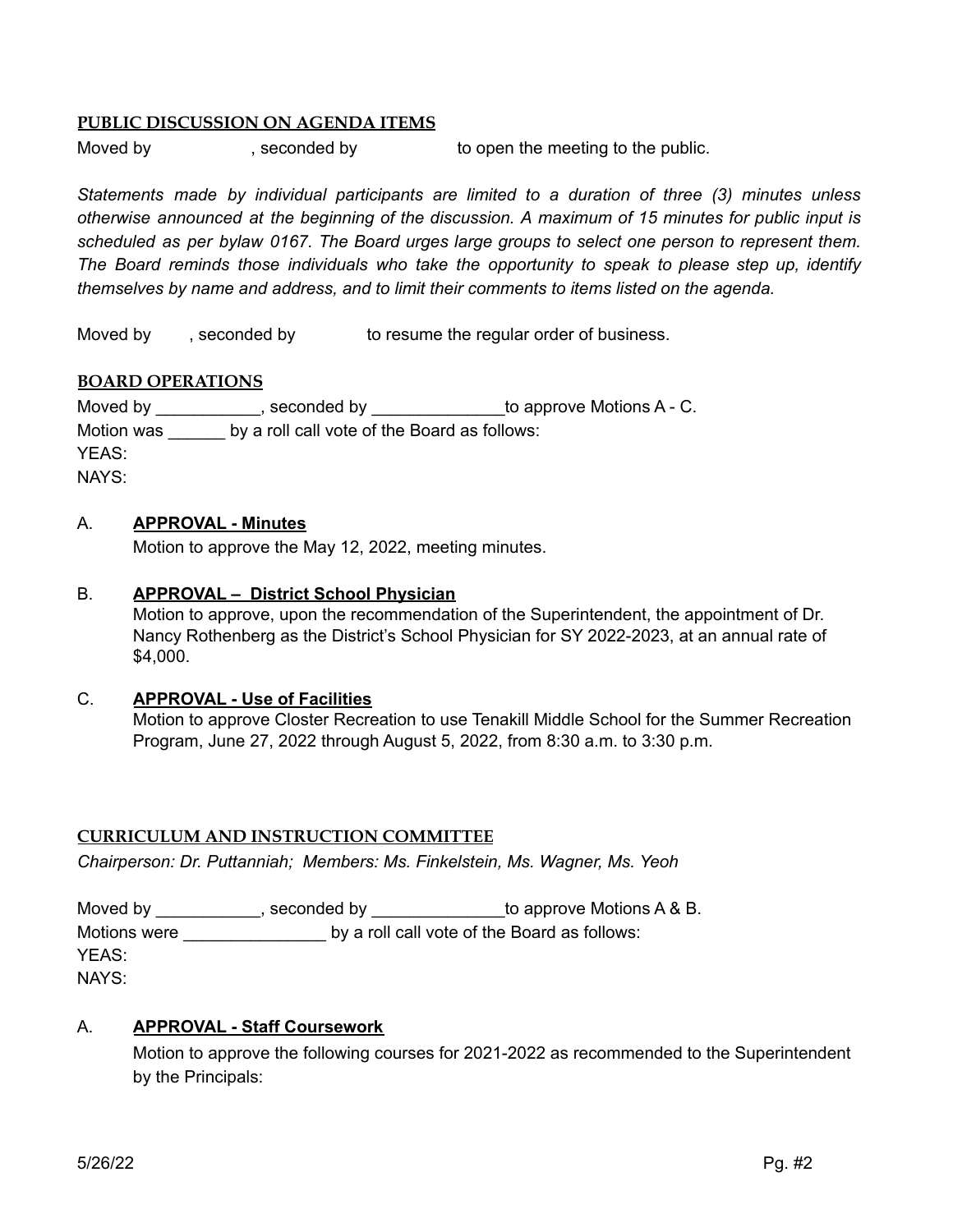| Julia Leibowitz<br>1) ELRL 6050 Advanced Inquiry of Literature for Children & Youth<br>2) ELCL 6042: Writing Assessment in P-12 |
|---------------------------------------------------------------------------------------------------------------------------------|
| <b>William Paterson University</b>                                                                                              |
| 6 (3 credits each)                                                                                                              |
| Andrea Watkins                                                                                                                  |
| 1) EDUC 6925-81 Early Literacy Intervention (1 credit)                                                                          |
| 2) EDUC 6746-81 Learning Environment & Effective Management of                                                                  |
| Teaching and Learning (3 credits)                                                                                               |
| <b>Fairleigh Dickinson University</b>                                                                                           |
| 4 credits total                                                                                                                 |
| Noelle Caramanna                                                                                                                |
| 1) EDUC 6601 Multisensory Reading I                                                                                             |
| 2) EDUC 6602 Multisensory Reading II                                                                                            |
| <b>William Paterson University</b>                                                                                              |
| 6 (3 credits each)                                                                                                              |
|                                                                                                                                 |

#### B. **APPROVAL - NJ School Boards Conference**

Motion to approve the attendance of the following trustees and district employees to the NJ School Boards Conference in Atlantic City on October 24 - 26, 2022:

| Melody Finkelstein, Magaly Cross, Lukshmi Puttanniah, Chris Kwon, |
|-------------------------------------------------------------------|
| Ruchi Kothari, Liz Fanelli, Janice Yeoh                           |
| Vincent McHale, Floro Villanueva Jr.                              |
| Group Registration of \$2,100                                     |
| Individual Lodging, Mileage, and Meals & Incidentals - maximum of |
| \$514.20/person per GSA approved travel regulations.              |
|                                                                   |

# **FINANCE AND PHYSICAL PLANT COMMITTEE**

*Chairperson: Ms. Kwon; Members: Ms. Finkelstein, Ms. Kothari, Ms. Yeoh*

Moved by \_\_\_\_\_\_\_\_\_\_, seconded by \_\_\_\_\_\_\_\_\_\_\_\_\_\_to approve Motions A - Q. Motions were **we are allowed** by a roll call vote of the Board as follows: YEAS: NAYS:

# A. **APPROVAL - Monthly Financials and Certification**

Motion to approve the following items as required, pursuant to NJSA 18A:17-9 and NJAC 6:20-2.13, as per Appendix A attached: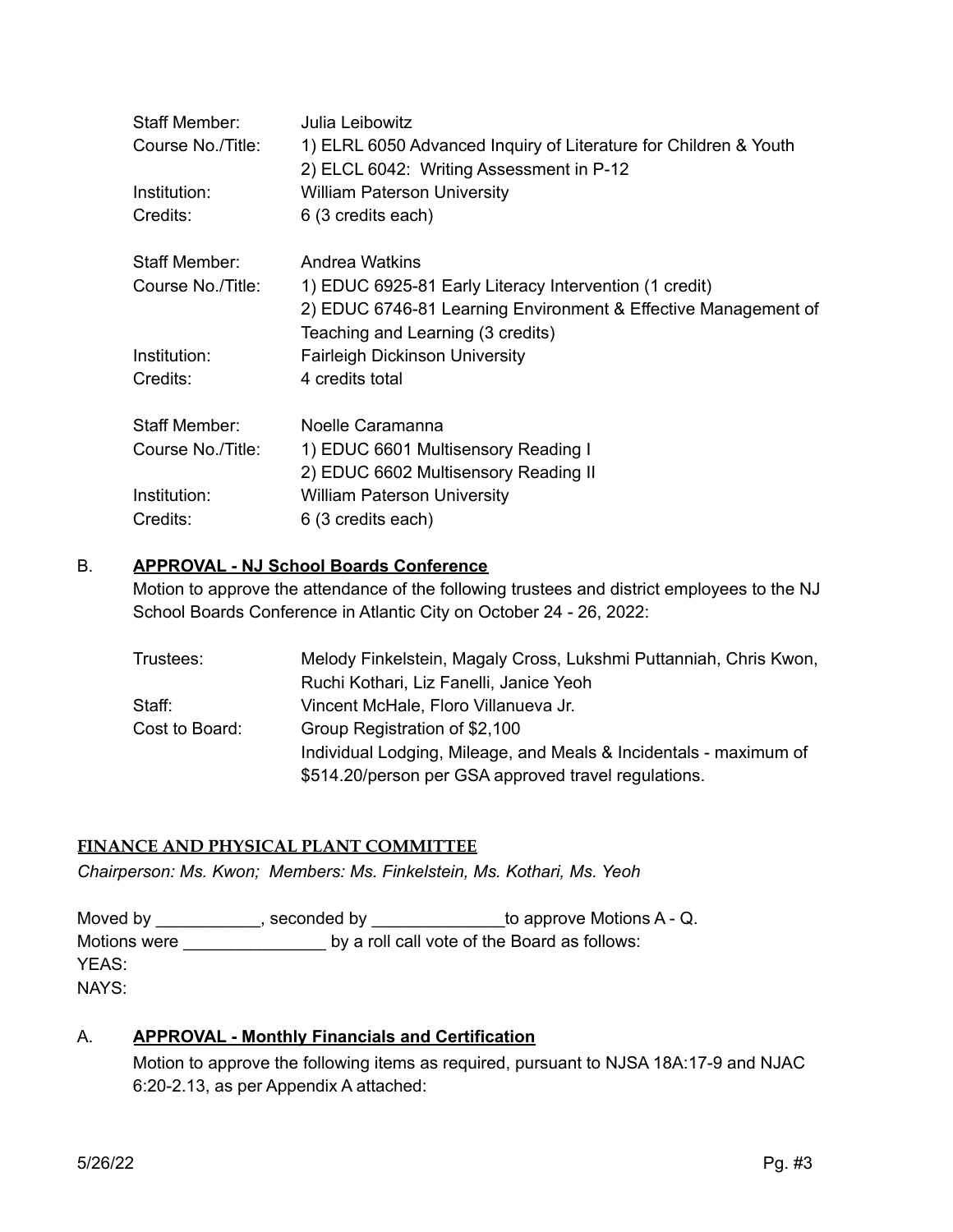- a. Board Secretary and School Treasurer Financial Reports for April 2022.
- b. Board of Education's Monthly Certification of Budgetary Major Account /Fund status for April 2022.
- c. Transfer of funds for April 2022.

# B. **APPROVAL - Monthly Bills**

Motion to approve payment of bills from May 13th, 2022 to May 24th, 2022, in the amount of:

| General Fund (Fund 10)      | \$885,658.55    |
|-----------------------------|-----------------|
| Special Revenue (Fund 20)   | \$ 33,655.93    |
| Enterprise (Milk – Fund 60) | 3,500.00<br>\$. |
| Total                       | \$922,814.48    |

# C. **APPROVAL - Disposal of Smartboards**

Motion to approve the disposal of a three (3) obsolete Smartboards, tag # 10029, 10249 and 10268.

# D. **APPROVAL – Classroom Furniture and Instructional Supplies Purchase**

Motion to approve the purchase of various classroom furniture and instructional supplies from the following vendors through the Ed-Data Services Bid:

| School Specialty (Bid 9917)           | \$135,316.15 |
|---------------------------------------|--------------|
| Staples Advantage/Staples (Bid 11392) | \$11,866.70  |

# E. **APPROVAL - Refusal of ARP ESSER - Homeless Children and Youth Grant**

RESOLVED, that the Closter Board of Education declines the allocation of \$1,876 from the American Rescue Plan Act Elementary and Secondary School Emergency Relief (ARP ESSER) Homeless Children and Youth (ARP-HCY) Grant. The district does not currently have homeless children.

# F. **APPROVAL - Removal and Replacement of Classroom Windows (TMS)**

Motion to approve the contract with Architectural Window Manufacturing Corporation in the amount of \$43,000.00, for the removal and replacement of various classroom windows in Tenakill Middle School. The work is funded by the American Rescue Plan Grant.

# G. **APPROVAL - Main Lobby Ceiling Renovation (TMS)**

Motion to approve the contract with Drill Construction, the lowest and the most responsive quote in the amount of \$30,500 for the main lobby ceiling renovation at Tenakill Middle School.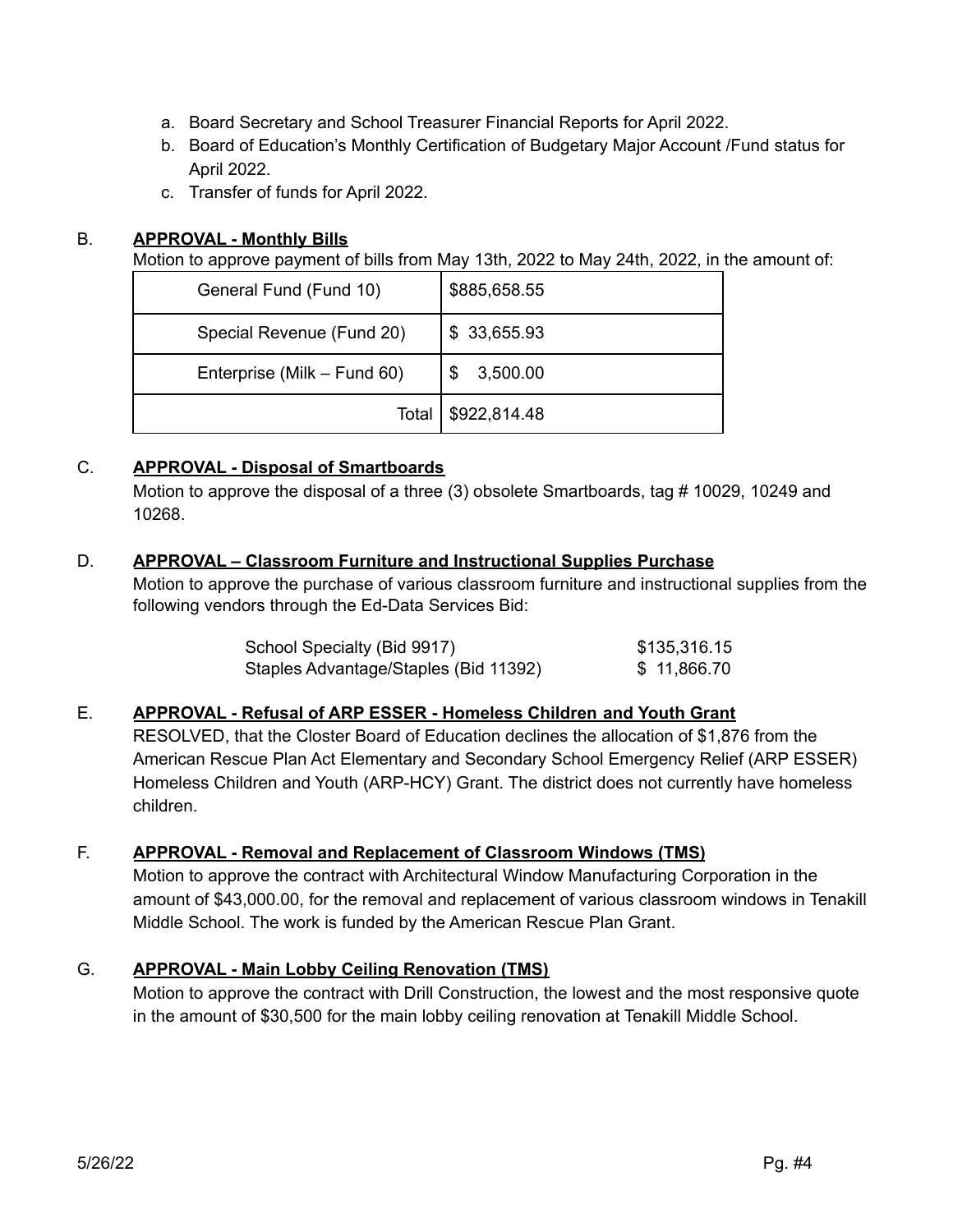# H. **APPROVAL - Main Lobby Lighting Upgrade (TMS)**

Motion to approve the contract with Pesh-E-Lectric Inc., the lowest and the most responsive quote in the amount of \$10,750.00, for the main lobby lighting upgrade at Tenakill Middle School.

# I. **APPROVAL - Gaga Pit Foundation and Sport Turf Installation (HES and TMS)**

Motion to approve the contract with My Backyard Sports, the lowest and most responsive quote in the amount of \$15,965.08 for the gaga pit foundation and sport turf installation in Hillside Elementary School and Tenakill Middle School.

# J. **APPROVAL - Basketball Hoops and Installation (HES)**

Motion to approve the contract with My Backyard Sports, the lowest and most responsive quote in the amount of \$8,386 for the basketball hoops installation in Hillside Elementary School playground.

# K. **APPROVAL - Purchase of LinkIt**

Motion to approve the purchase of LinkIt - Assessment Management and Analytics Platform in the amount of \$15,950.00. \$7,300 of the cost is funded by the American Rescue Plan - Evidence Based Summer Learning and Enrichment Grant.

# L. **APPROVAL - Purchase of Impact Social Studies Program for 5th Grade**

Motion to approve the purchase of Impact Social Studies Program for 5th Grade from McGraw Hill LLC in the amount of \$13,844.96.

# M. **APPROVAL - Purchase of Into Reading Program for Kindergarten**

Motion to approve the purchase of Intrio Reading Program for Kindergarten from Houghton Mifflin Harcourt in the amount of \$47,350.63.

# N. **APPROVAL – Application & Acceptance of ESEA Grant**

Motion to approve the application and acceptance of ESEA grant for School Year 2022-2023 in the following amounts:

| \$103,320 |
|-----------|
| \$46,784  |
| \$19,433  |
| \$18,225  |
| \$8,878   |
| \$10,000  |
|           |

# O. **APPROVAL - Concrete Courtyard Replacement (SY 22-23 Budget)**

Motion to approve the contract with Cifelli & Son General Construction, Inc., the lowest and most responsive quote for the removal and replacement of the concrete courtyard in Tenakill Middle School. The contract amount is \$34,400 under the Ed-Data Services Bid #10981 Masonry, Concrete #24B. The project is funded using Capital Reserve as included in the SY 22-23 budget.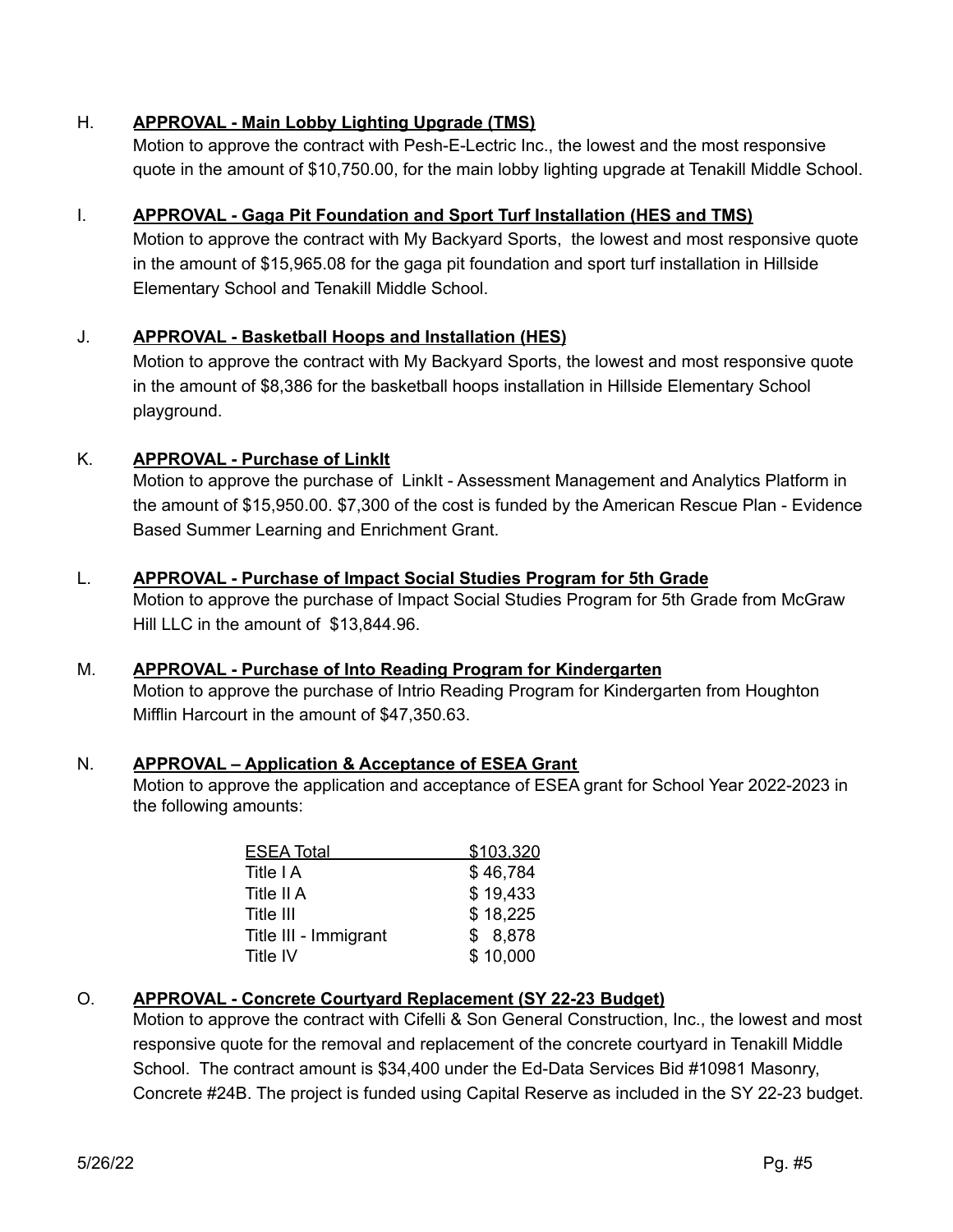# P. **APPROVAL - Removal and Installation of Vinyl Composite Tiles (SY 22-23 Budget)**

Motion to approve the contract with Flooring Concepts of NJ, LLC., the lowest and most responsive quote for the removal and installation of vinyl composite tiles in various classrooms/hallways in Hillside Elementary School and Tenakill Middle School. The contract amount is \$39,304.56 and is funded using Capital Reserve as included in the SY 22-23 budget.

# Q. **APPROVAL - Demolition and Replacement of Fencing - TMS (SY 22-23 Budget)**

Motion to approve the contract with Bergen Fence, the lowest and most responsive quote for the demolition and replacement of the fencing at the Tenakill Middle School ballfield. The contract amount is \$19,998 and is funded using Capital Reserve as included in the SY 22-23 budget.

#### **PERSONNEL AND MANAGEMENT COMMITTEE**

*Chairperson: Ms. Cross; Members: Ms. Fanelli, Ms. Finkelstein*

| Moved by     | , seconded by | to approve Motions A - L.                    |
|--------------|---------------|----------------------------------------------|
| Motions were |               | by a roll call vote of the Board as follows: |
| YEAS:        |               |                                              |
| NAYS:        |               |                                              |

# A. **APPROVAL - Job Description Revision**

Motion to approve the revision of job description for Assistant Principal - Hillside Elementary School and Tenakill Middle School - attached hereto as Appendix B.

# B. **APPROVAL - FMLA / NJFLA - Meghan Pleus**

Motion to approve Meghan Pleus for a leave of absence from September 1, 2022, through February 26, 2023, (anticipated return date is February 27, 2023) as follows:

- Paid maternity leave from September 22, 2022, through October 21, 2022, using 20 sick days,
- Personal leave from October 24, 2022, through October 26, 2022,
- FMLA leave for child bonding leave from personal disability from October 27, 2022, through January 19, 2023, and
- Discretionary leave of absence from January 20, 2023, through February 26, 2023.

# C. **APPROVAL - FMLA / NJFLA - Kerry Vogel**

Motion to approve Kerry Vogel for a leave of absence from October 27, 2022, through April 21, 2023, (anticipated return date is April 24, 2023) as follows:

- Paid maternity leave from October 27, 2022, through November 22, 2022, using 17 sick days,
- FMLA/NJFLA leave for child bonding from personal disability from November 23, 2022, through February 15, 2023, and
- Discretionary leave of absence from February 16, 2023, through, April 21, 2023.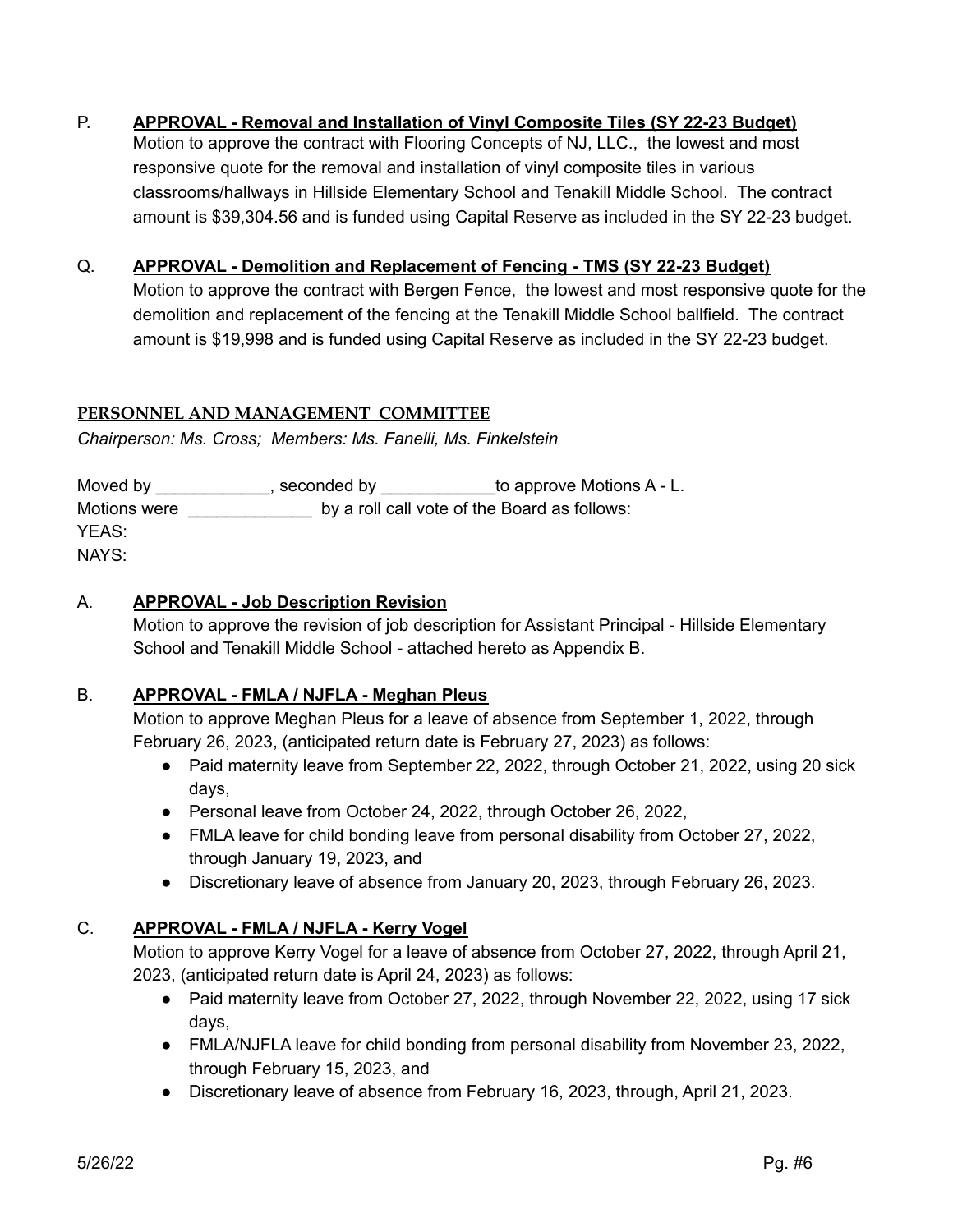# D. **APPROVAL - Suzanne Lang - School Counselor**

Motion to approve Suzanne Lang as tenure track School Counselor at Hillside Elementary School for the 2022-2023 school year at a salary of \$70,664, MA Step 5, starting September 1, 2022, pending a criminal history background check.

#### E. **APPROVAL - Kayce Perkins as School Psychologist**

Motion to approve Kayce Perkins as tenure track School Psychologist for the 2022-2023 school year at a salary of \$71,356, MA +30, Step 3, starting September 1, 2022, pending criminal history background check.

#### F. **APPROVAL - Angela L. Manrique, School Counselor Internship with Alexandra Earle**

Motion to approve Angela L. Manrique, Seton Hall University student, for a school counselor internship for the 2022-2023 school year with Ms. Earle. Internship is for a total of 600 hours (300 in fall semester and 300 in spring semester) three days per week.

#### G. **APPROVAL - Additional Hours for Katherine Arena**

Motion to approve up to 40 hours of student services for Katherine Arena, School Psychologist, until June 20, 2022.

#### H. **APPROVAL - Jennifer Levy - Principal Internship with Dianne Smith**

Motion to approve Jennifer Levy to do six (6) hours' principal internship with Dianne Smith at Hillside Elementary School between July 3 and December 2022.

#### I. **APPROVAL - SY 2022- 2023 Personnel**

Motion to approve, upon recommendation of the Superintendent of Schools, the Tenured Teacher for SY 2022-2023, Attached hereto as Appendix C.

# J. **APPROVAL - Resignation of Staff Members**

Motion to approve, with regrets, the resignation of the following staff members as of June 30, 2022:

- Sarah Comstock as Middle School Language Arts Teacher
- Nicole Alpern as Elementary School Teacher

# K. **APPROVAL - Kristen Doramajian as Assistant Principal for the 2022-2023 School Year**

Motion to approve Kristen Doramajian as tenure track Assistant Principal for Hillside Elementary School for the 2022-2023 school year at a salary of \$125,000, starting July 1, 2022, pending criminal history background check.